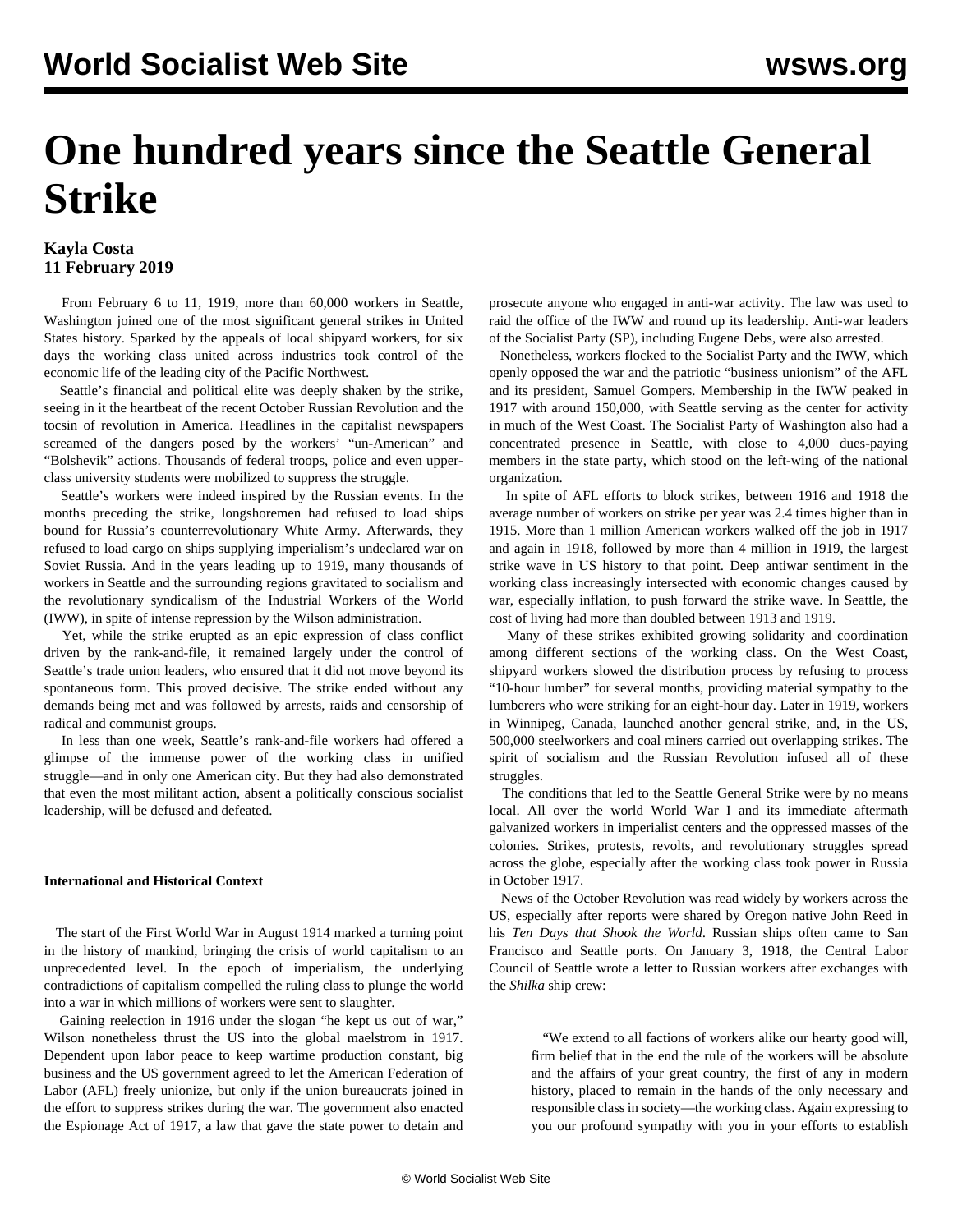true democracy and pledging you our hearty support in hastening that end, we are, yours fraternally."

 Many more were deeply inspired by the triumph of the Russian working class, and directly opposed the American capitalists' efforts to defeat it. By the fall of 1919, Seattle port workers refused to load and send a US ship carrying munitions for the counterrevolutionary White Army.

#### **Lead-up to the Strike**

 The working class in Seattle was organized in 110 craft-based unions affiliated with the AFL, representing over 65,000 members. In addition, there were a handful of IWW locals with 3,500 members, mostly in timber, agricultural and maritime work, along with a few segregated craft unions of black and Japanese workers. Unions run by the AFL intentionally separated the working class by trade and occupation, nationality, race, and gender. Since the 1880s, many AFL unions banned white workers from organizing alongside black, Hispanic, and Asian workers.

 However, a general union framework also existed in Seattle. All of the AFL unions elected delegates to a larger organization, the Central Labor Council. Responding to the overwhelming political sentiments of rank-andfile workers, many of the leaders took to their Council seats radical conceptions—at least compared to the national AFL leadership. Harry Ault, Hulet Wells, and others were active in the Socialist Party of Washington. Even James "Jimmy" Duncan, elected Secretary of the Council in 1915, was a "respected progressive" and self-described socialist, oriented more to industrial unionism than the craft unionism promoted by the AFL.

 In 1919, Seattle's workers were able to use the Central Labor Council to initiate the general strike. But the spark that ignited it came from the city's 35,000 shipyard workers—the largest section of the working class—who went out on strike starting Tuesday, January 21, to demand pay increases that had been promised as compensation for their sacrifices during the war. They had become aware of their industrial significance after building naval supplies and operating the Seattle-area ports, work that directly served the interests of American business and government.

 The day after the strike began, shipyard workers sent representatives from their Metal Trades Council to a meeting of the Central Labor Council to demand a citywide strike in support of their struggle.

 Coincidentally or not, on the day of the appeal, the main leaders of the Council were in Chicago for a meeting of the International Workers' Defense League regarding the conviction of San Francisco AFL leader Tom Mooney. With substitutes for the missing 25 delegates, the Council approved the appeal for the general strike, and a vote was sent out in all 110 unions across the city.

 Within a week, rank-and-file workers voted overwhelmingly in favor of the general strike. Even in unions thought to be conservative—the Carpenter's Union, Musician's Union, Typographical Union, and some Teamsters locals—workers demanded to join the general strike, often risking their own negotiations and fighting off the intentions of their local leaderships. Only a handful of unions did not go on strike, mostly from government sectors like the Post Office Department, where the risk of being fired was especially high.

 Unable to stop the support that had grown, members of the Central Labor Council voted on January 29 to set the first meeting for the General Strike Committee for February 2. The General Strike Committee would function as the struggle's highest organizing body, comprised largely of rank-and-file delegates from all participating unions, as well as the Central

Labor Council.

 Simultaneously, there emerged an executive group of the top labor officials called the "Committee of Fifteen," which became the most aggressive representative of the labor aristocracy—and which constantly searched for ways to end the strike. The tension between the interests of the rank-and-file, represented by the General Strike Committee, and the interests of the labor bureaucracy—and behind it in Seattle's capitalists—represented by the "Fifteen," was a key component of the strike's conduct and defeat.

 In the four days that followed February 2, the General Strike Committee coordinated every aspect of logistical preparation. Various people—union representatives, Strike Committee members, Wobblies, city officials—cycled in and out of the Labor Temple to make requests to the three subcommittees of Construction, Transportation, and Provisions. From these discussions, the leaders organized food kitchens, child care, newspapers and press releases. They ensured that food stores did not perish, that trash did not pile up, and that basic needs of the working class were met.

 Revealing the conservative character of the highest leadership, the "Committee of Fifteen" issued exemptions for certain kinds of work, mostly raised by the desperate local union executives and public officials. Certain laundrymen, utility workers, and telephone operators were required to perform their work during the strike, so that essential economic and financial operations were not hampered. But some of the approved exemptions were requested by the rank-and-file, such as hospital workers allowed to process pharmacy prescriptions and culinary workers allowed to produce food for the strikers, so long as they had the signed-off card reading "Exempt by Strike Committee."

 Everywhere among workers there were intense ideological discussions about socialism and the larger meaning of the strike. The term "Bolshevism," hurled at the workers by their enemies as epithet, was doubtless embraced by many. But the trade union leadership stifled these discussions in order to keep the influence of socialism at bay. For example, the Fifteen voted against the strike slogan of "We have nothing to lose but our chains, and a whole world to gain," instead choosing, "Together We Win."

 Fearful that the struggle might escape their control, trade union leadership argued that there ought to be an announced end date for the general strike. This was defeated. As Anne Louise Strong wrote for the History Committee a month later, "Many of the older members of the labor movement frankly dreaded the general strike. They saw in it even such possibilities as the complete disruption of Seattle's labor movement. They urged that a definite time limit be fixed to the sympathetic strike."

 As preparations were underway by the labor committees, fear grew in the bourgeoisie and among the middle class, illustrated by a sampling of headlines: "Stop Before it's Too Late"; "Seattle Will be Destitute in Two Days"; and "Federal Forces Ready for any Crisis in City."

 Middle class residents stockpiled food, lighting equipment, and other goods. Some rich families fled to Portland to stay in hotels for the duration of the strike. Seattle Mayor Ole Hanson called in thousands of state and federal troops to join local police and volunteer veterans and university students, whose threats to arrest and even shoot any unruly worker had to be taken seriously, given recent events such as the murder of IWW organizer Frank Little in Montana and the gunpoint roundup and deportation of copper miners in Bisbee, Arizona.

 While the top trade union officials worked to obscure the revolutionary implications of such a massive strike, the capitalists and all their representative arms rightly saw within it the reverberations of the Russian Revolution. The Seattle *Star* paper released a front-page editorial the day before the strike, making a desperate appeal to nationalism and anticommunism: